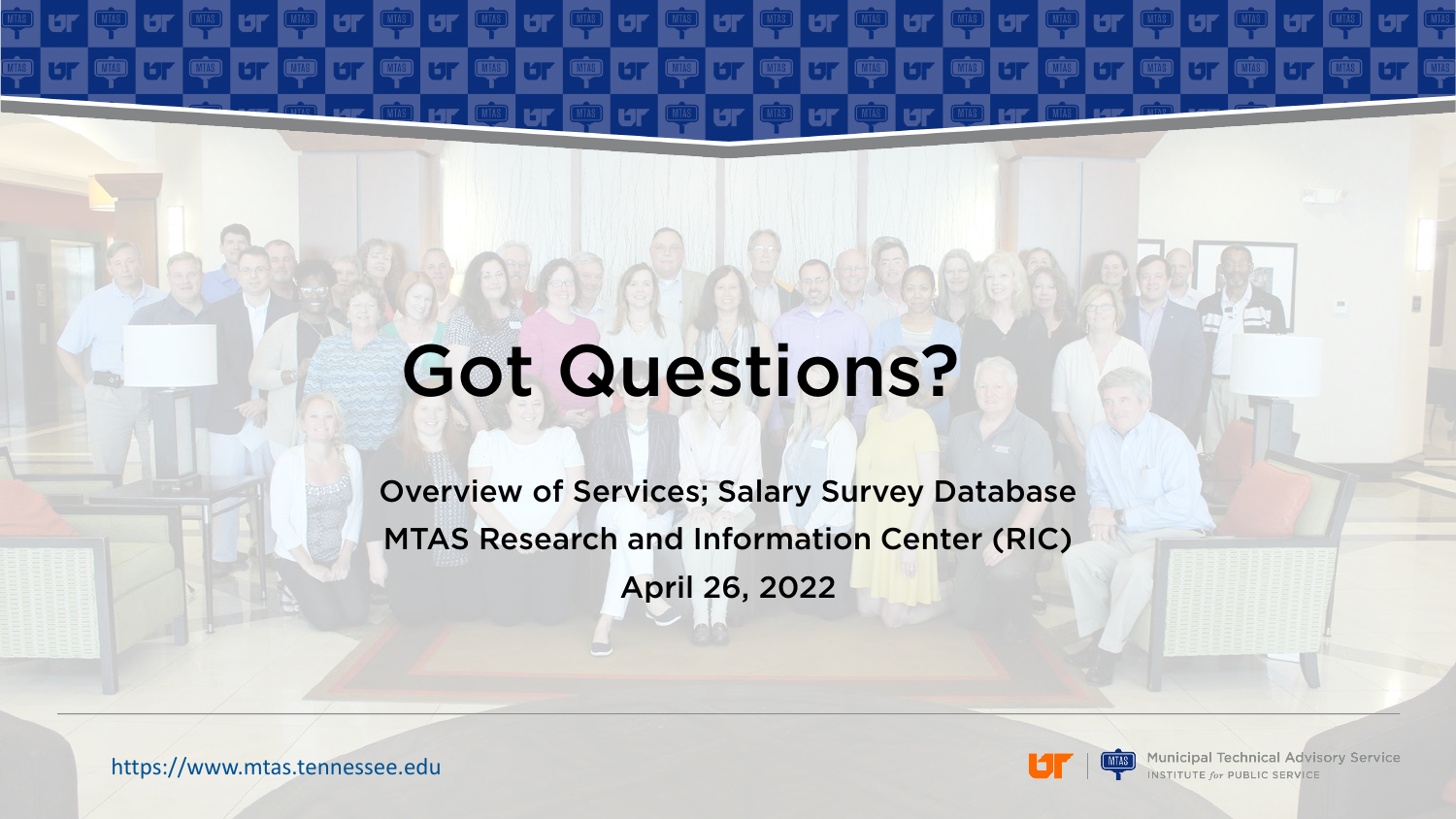

#### We will cover …

- Who we are
- Mission and role at MTAS
- Resources
- Services
- MTAS Salary Survey



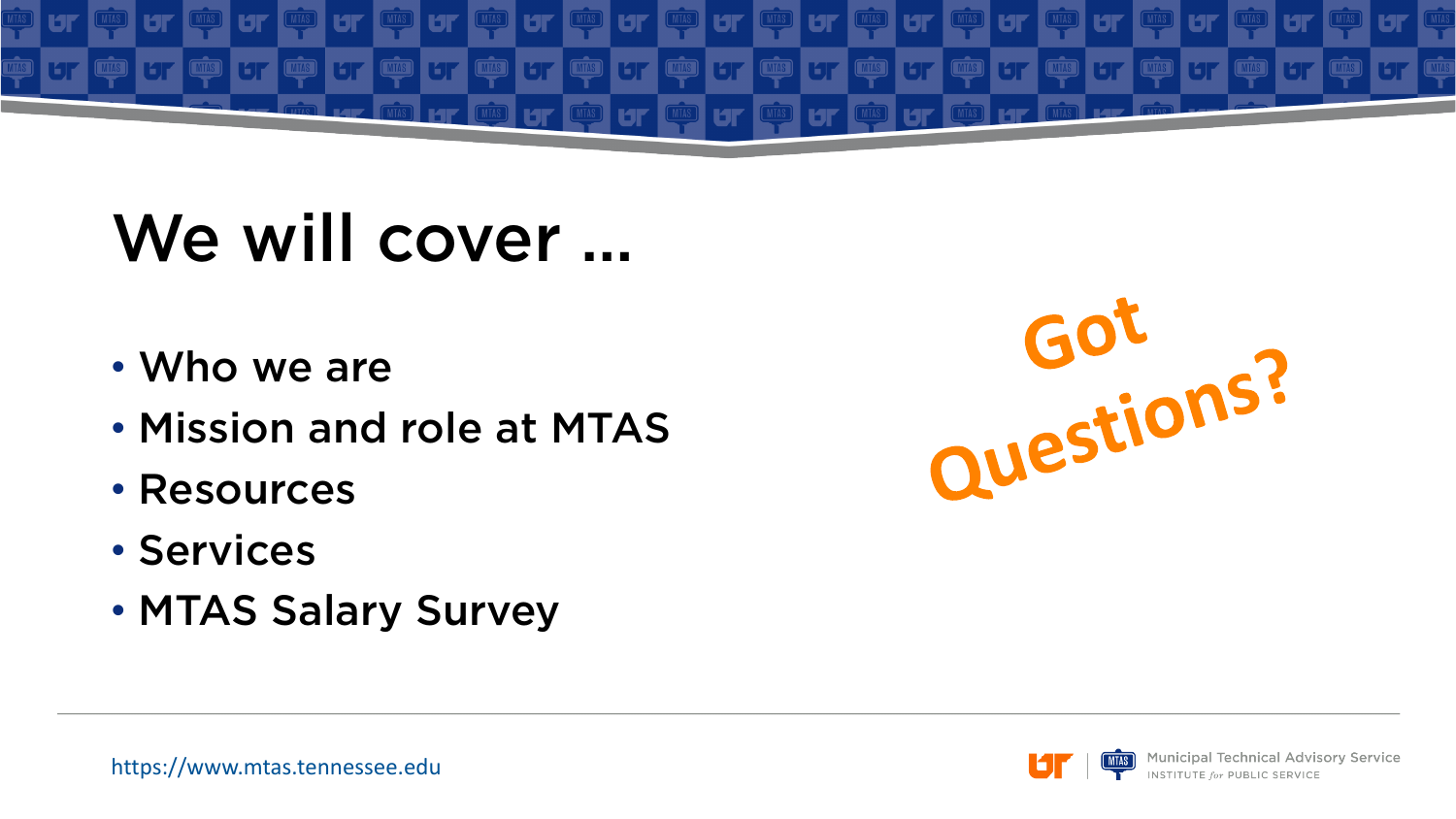

#### RIC Team …



Frances Adams-O'Brien, MSLS, MTAS Librarian 865-974-9842





Dawn McMillen, MIS, MTAS Senior Library Associate III 865-974-8970

Kamah Karyeah, Student Assistant 865-974-9841

**Municipal Technical Advisory Service INSTITUTE for PUBLIC SERVICE** 

https://www.mtas.tennessee.edu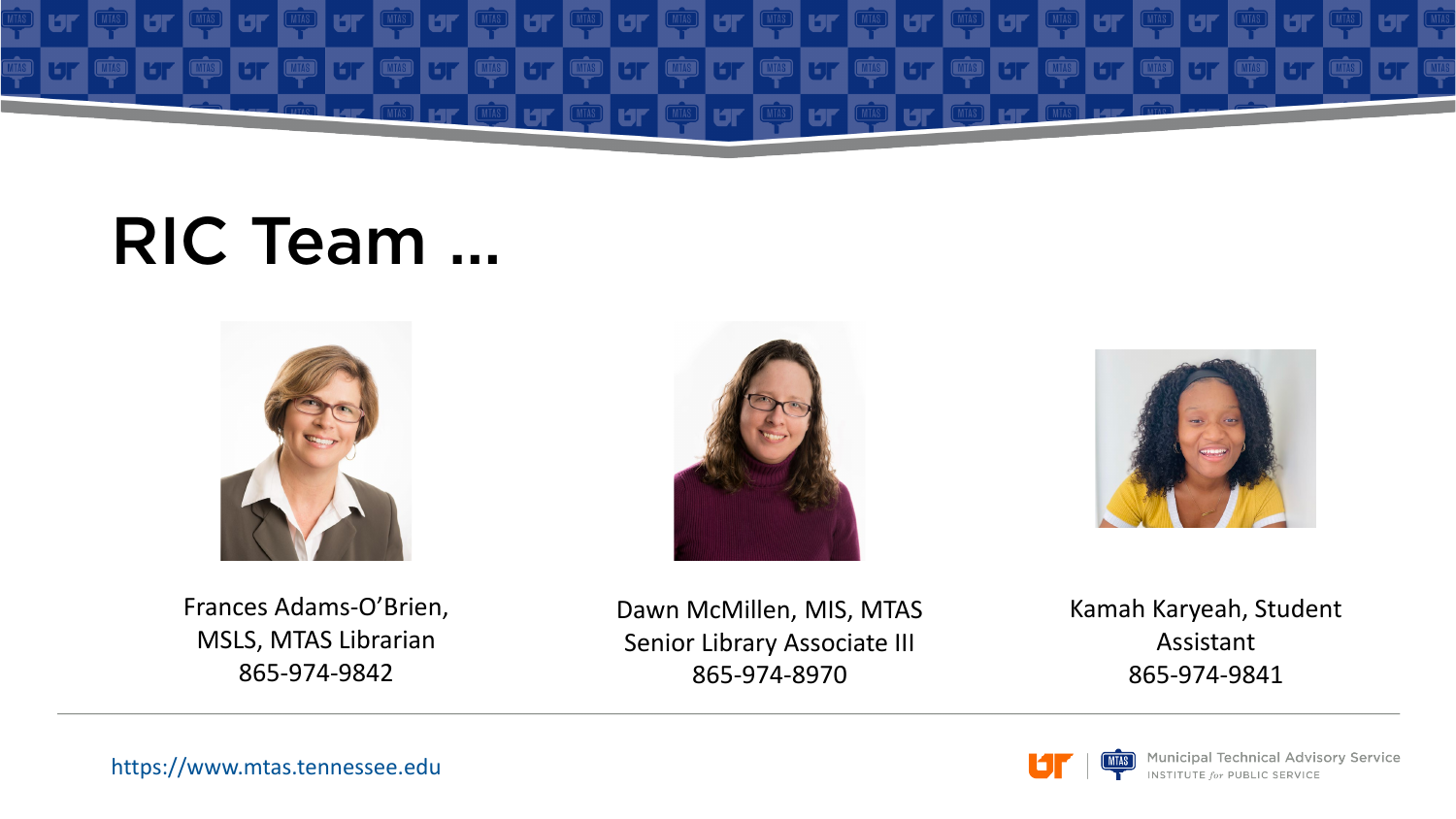

# Mission, Vision, Values

We provide essential information and assistance to staff and municipalities emphasizing excellent customer service and building effective relationships.

Our vision is to offer state of the art resources and services with personal attention and passion.

We serve customers with dedication, enthusiasm, and integrity.

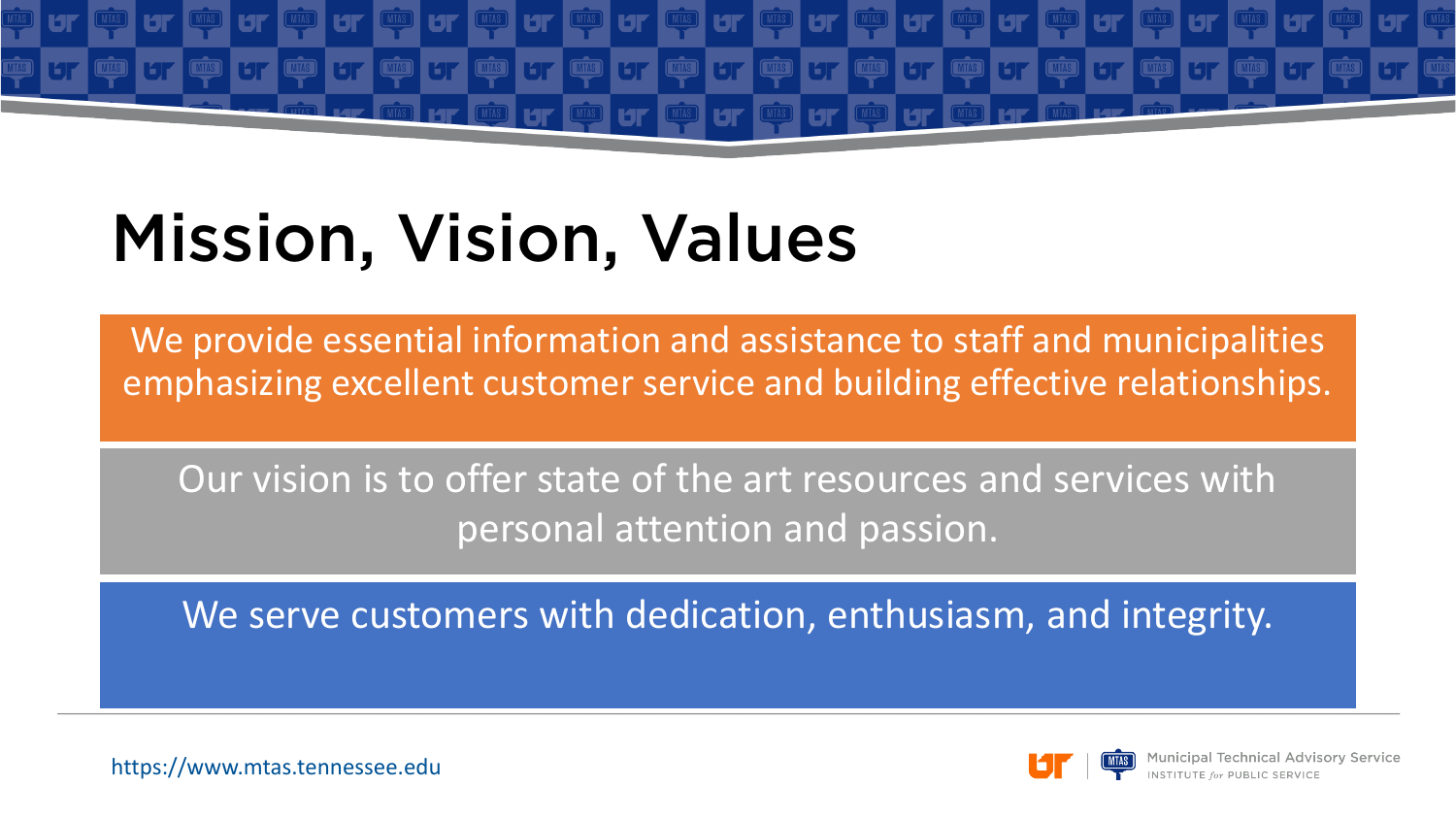

## List of Resources Reviewed Today

- Knowledgebase
- MRLn (MTAS Research Library Online)
- MTAS Salary Survey (with demo)

(Note: KB and MRLn will be demonstrated at future webinars)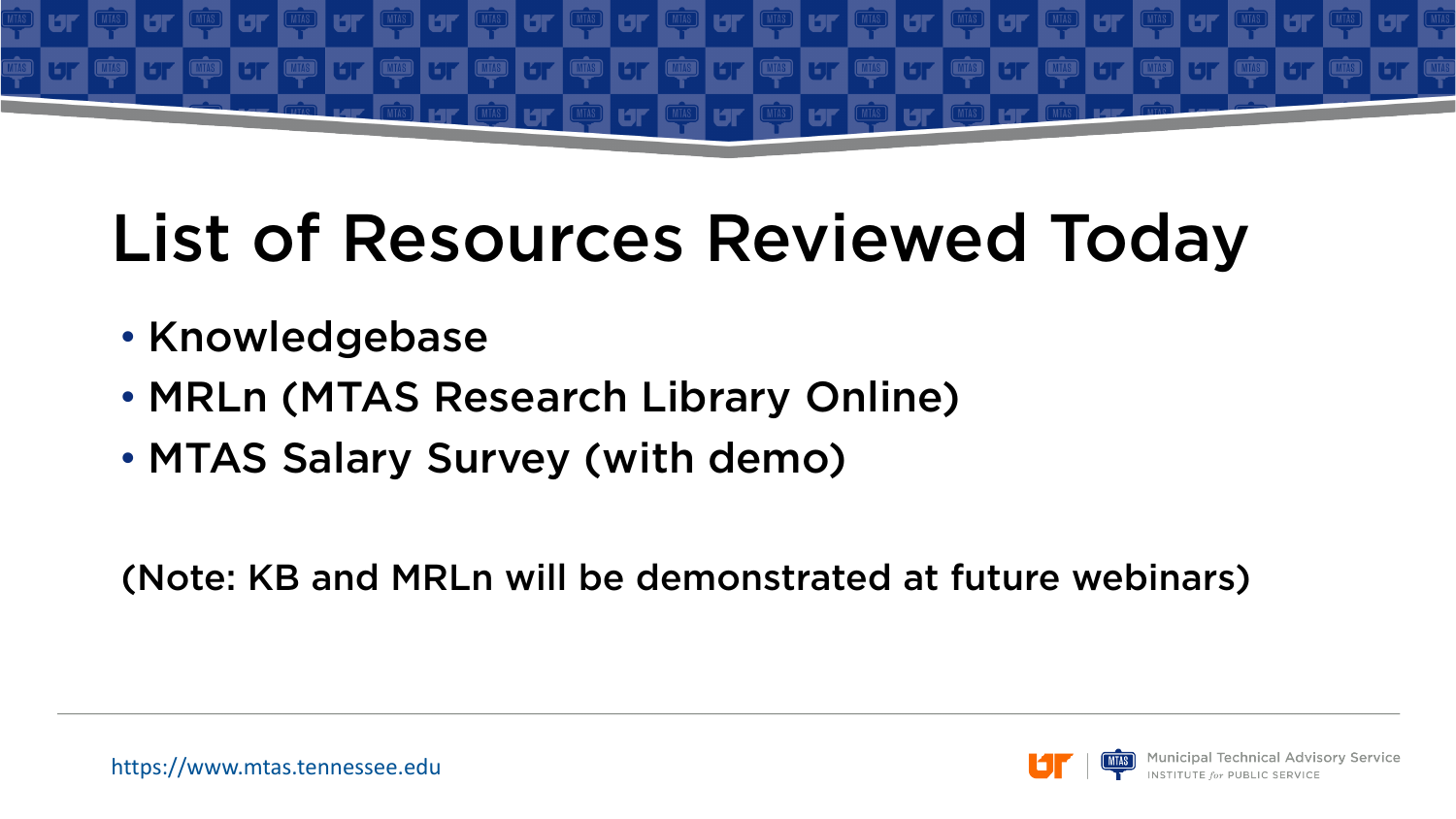

### Resources—Knowledgebase (KB)

- KB is the MTAS "body of knowledge"
- 3-year review of materials to ensure integrity
- What can you find in Knowledgebase?
	- Legal opinions, Surveys, Job descriptions, Forms, Ordinances, Resolutions, RFPs, Consultant studies and reports, and more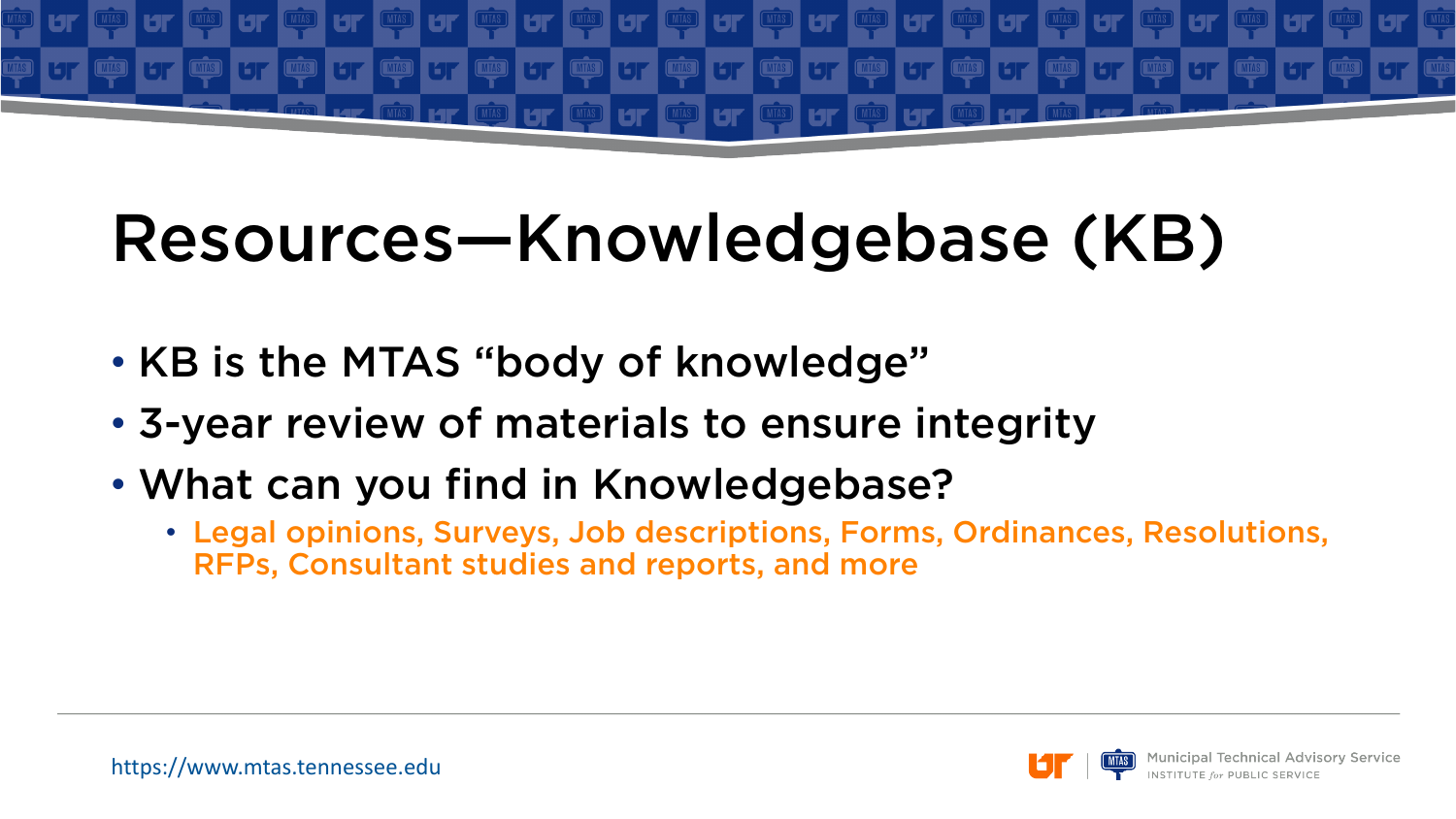

### Search KB

- Search box on main MTAS website
	- Searches all materials on the website including KB



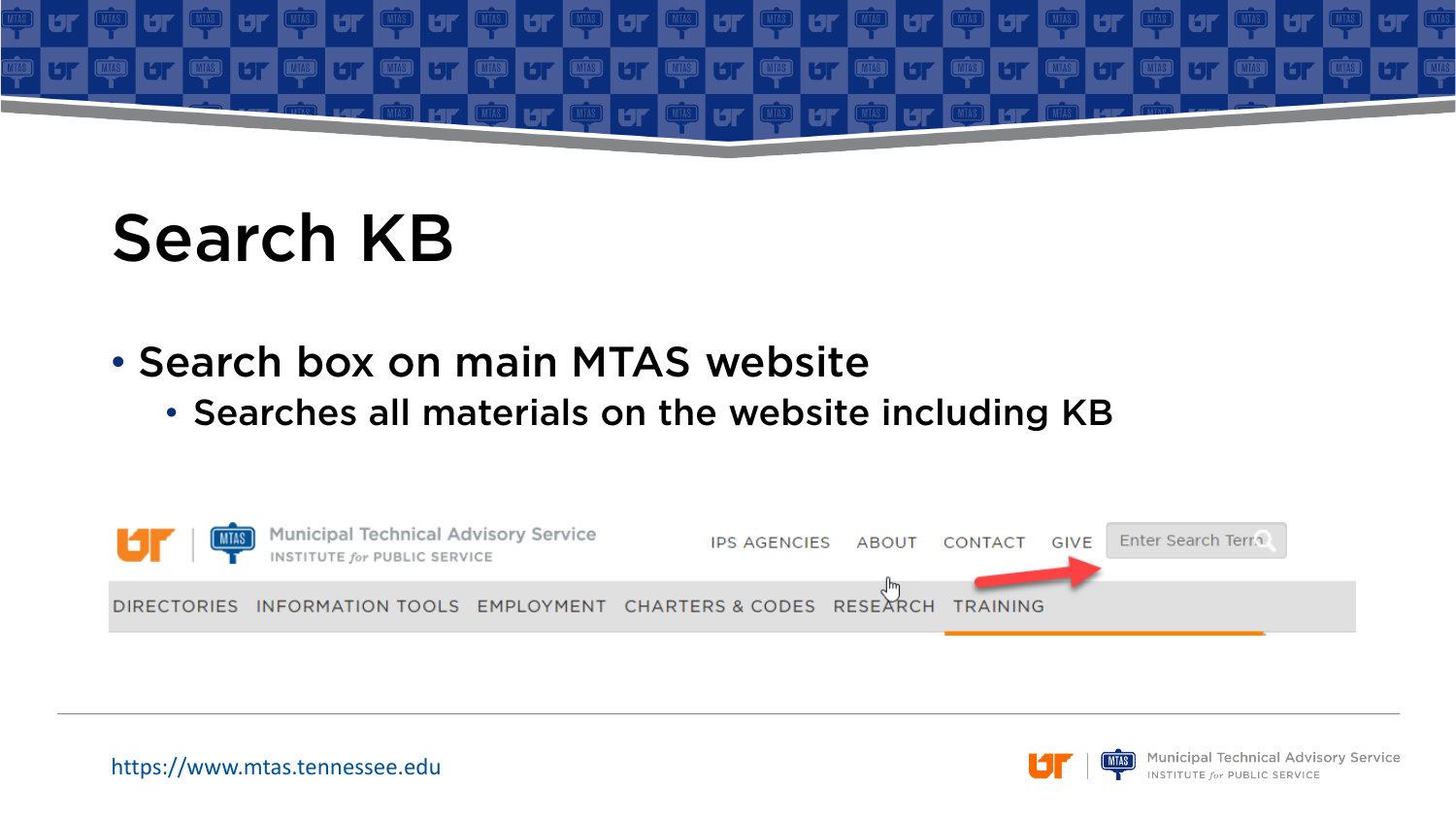

#### Resources -- MRLn



- Online catalog public access
	- Set up account to request materials, save searches, see new materials and contact RIC staff
- Print, Articles, and A/V materials in MRLn
- eBooks and audio books coming soon!

#### mrln.mtas.tennessee.edu

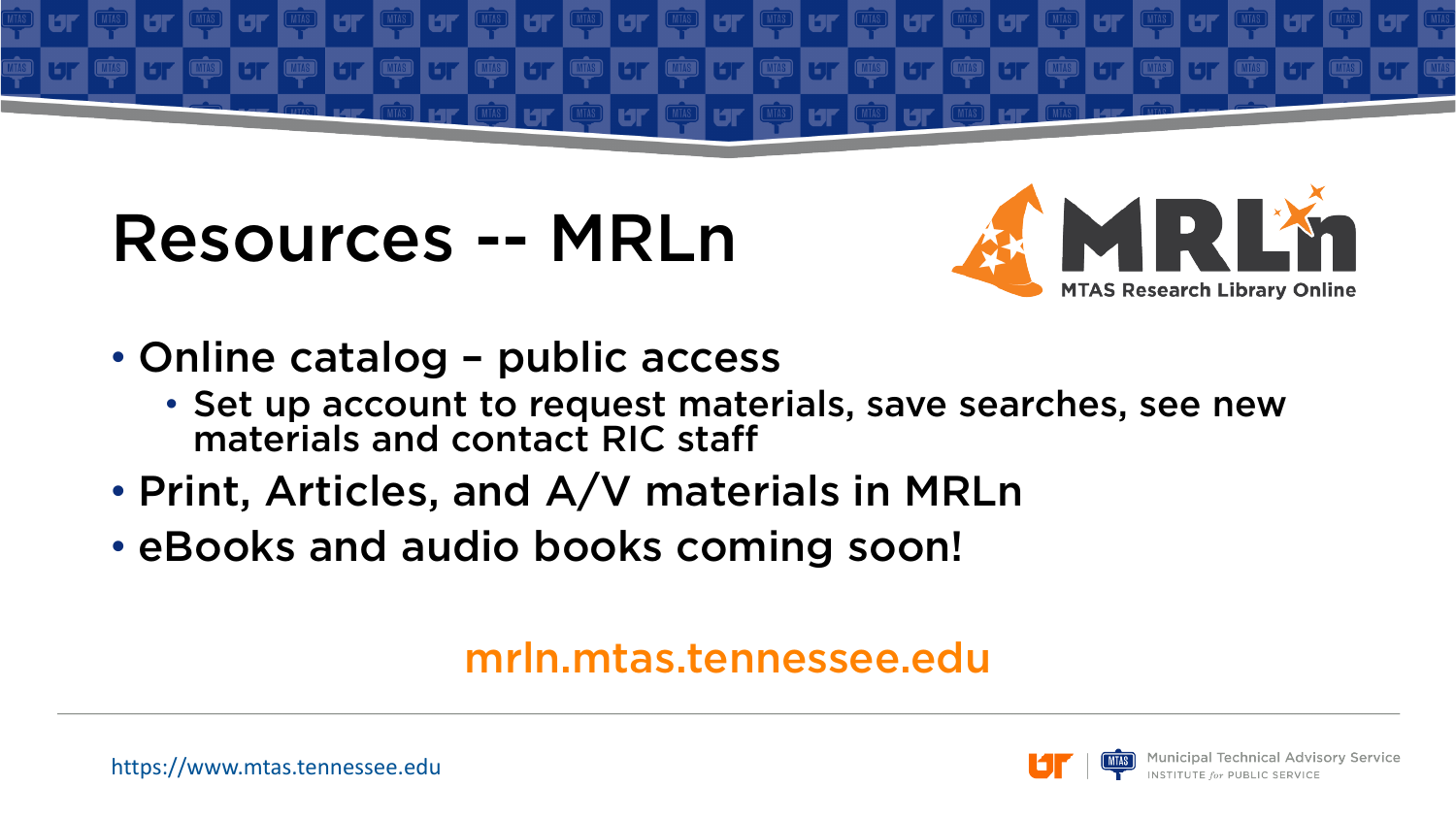

## Services

- Research
- Surveys
	- [frances.adams-Obrien@tennessee.edu](mailto:frances.adams-Obrien@tennessee.edu)
- New Materials List
	- <https://www.mtas.tennessee.edu/mtas-research-and-information-center>
- Job Vacancies on website
	- Free to cities and towns
	- Send to Dawn McMillen at [dawn.mcmillen@tennessee.edu](mailto:dawn.mcmillen@tennessee.edu)
	- [https://www.mtas.tennessee.edu/municipal\\_employment](https://www.mtas.tennessee.edu/municipal_employment)



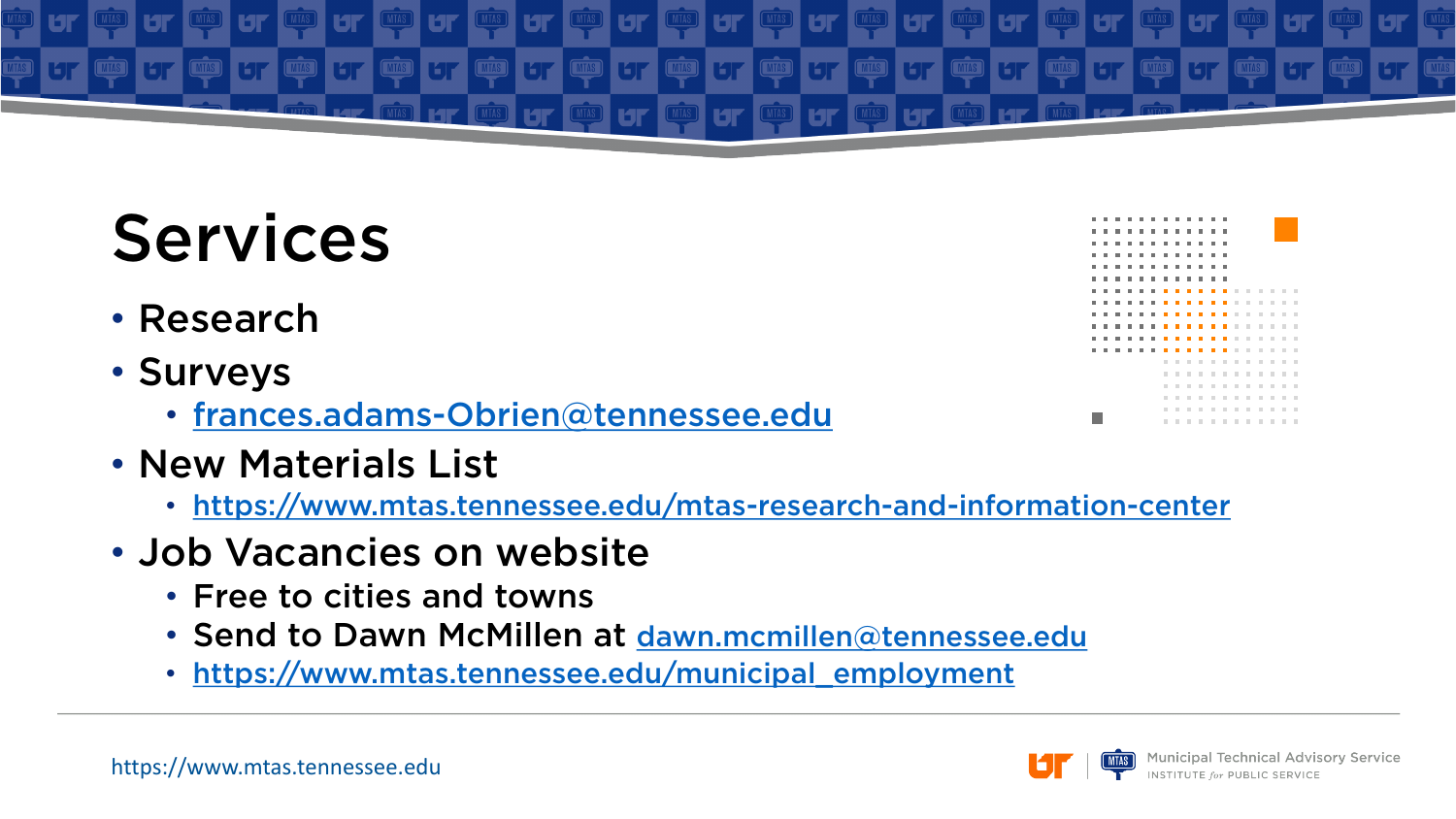

# Communication

- Municipal E-News
	- https://www.mtas.tennessee.edu/newsletters-reports
- Emma
	- Email campaigns on informational topics
- Social Media
	- Join us!



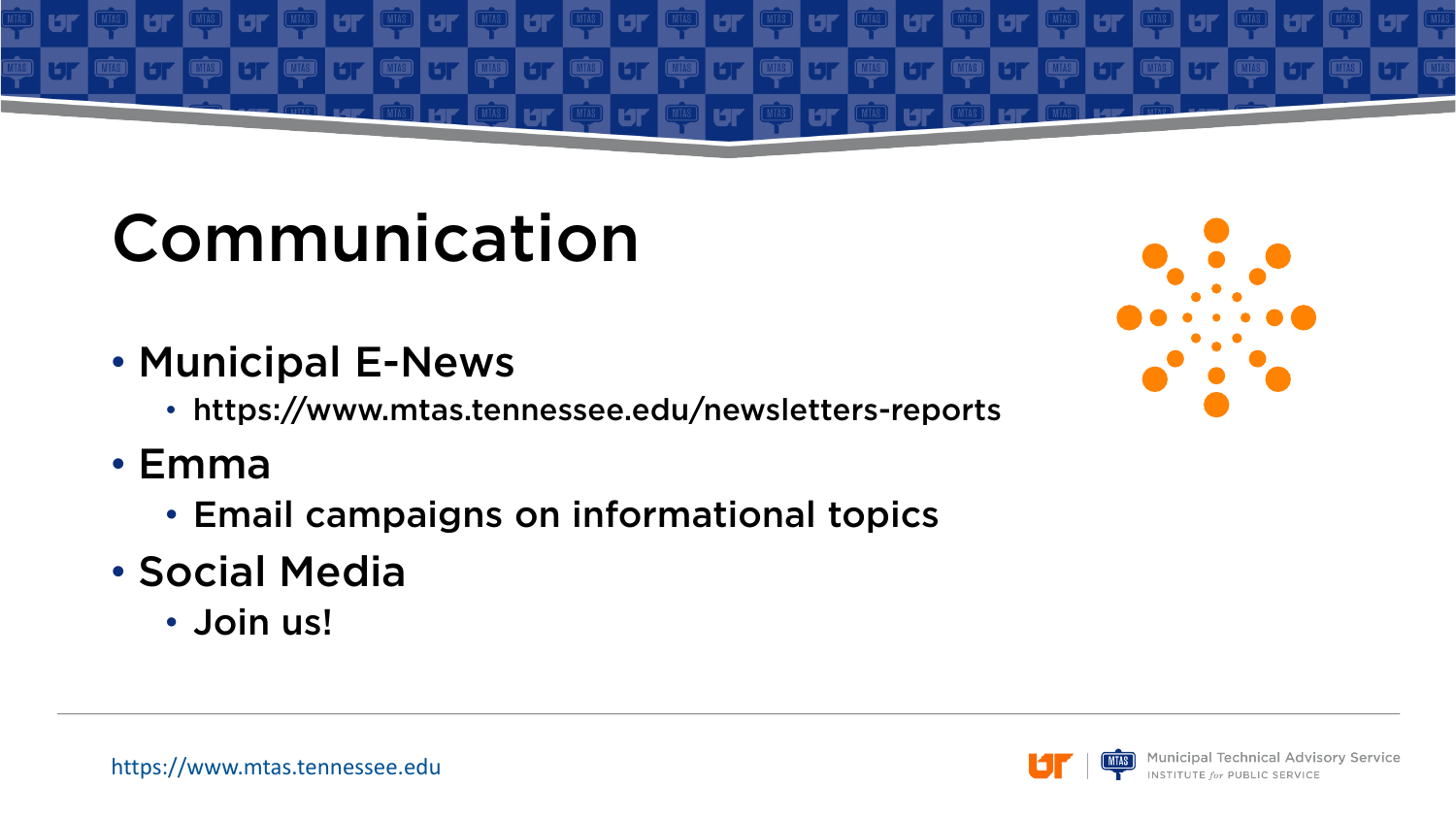

#### Join us on Social Media





**Municipal Technical Advisory Service INSTITUTE for PUBLIC SERVICE**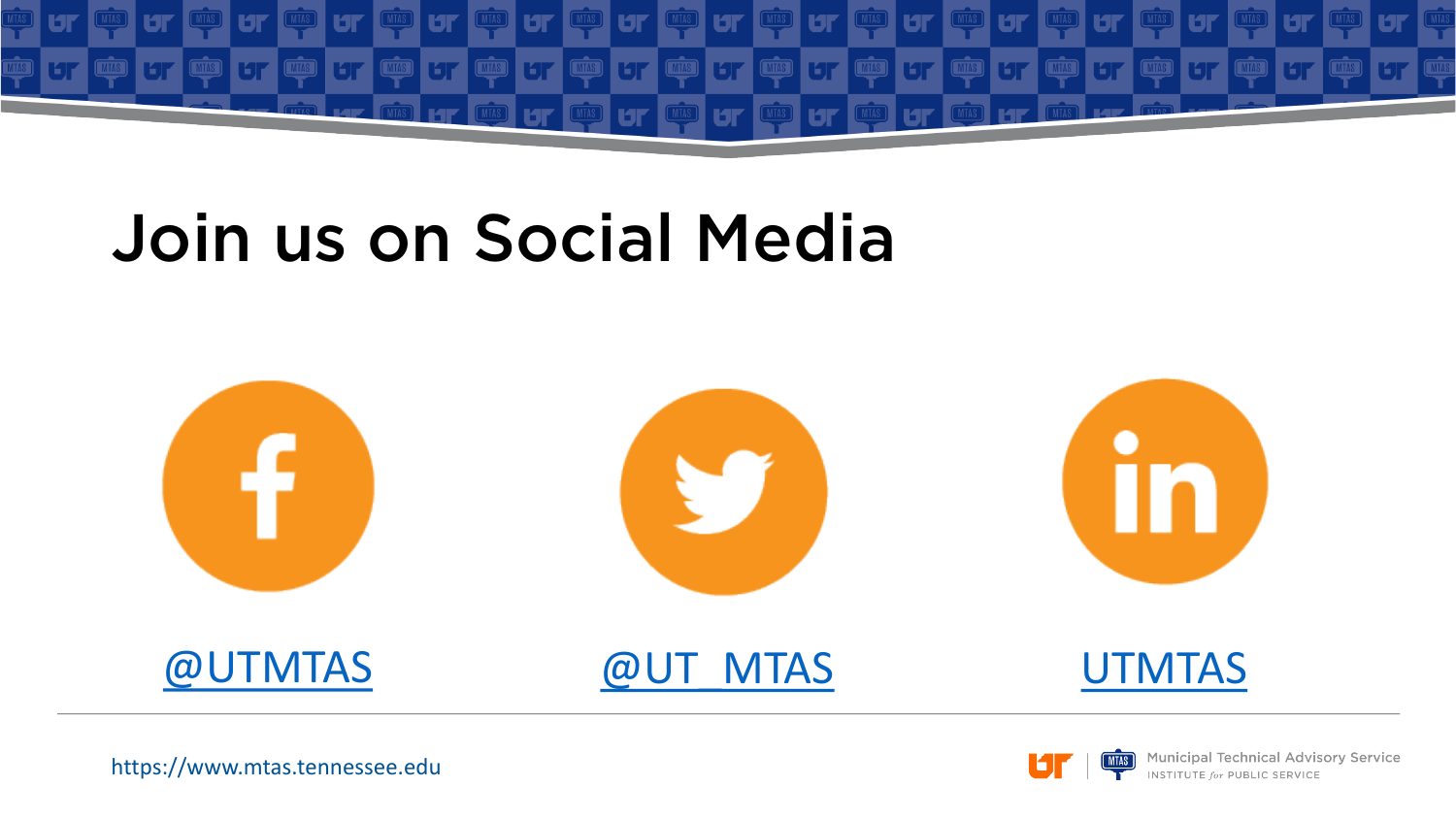

# MTAS Salary Survey 2022

- Evolution
- Participating cities can access reporting tool
- New reporting dashboard
- Participation stats
	- 115 surveys completed

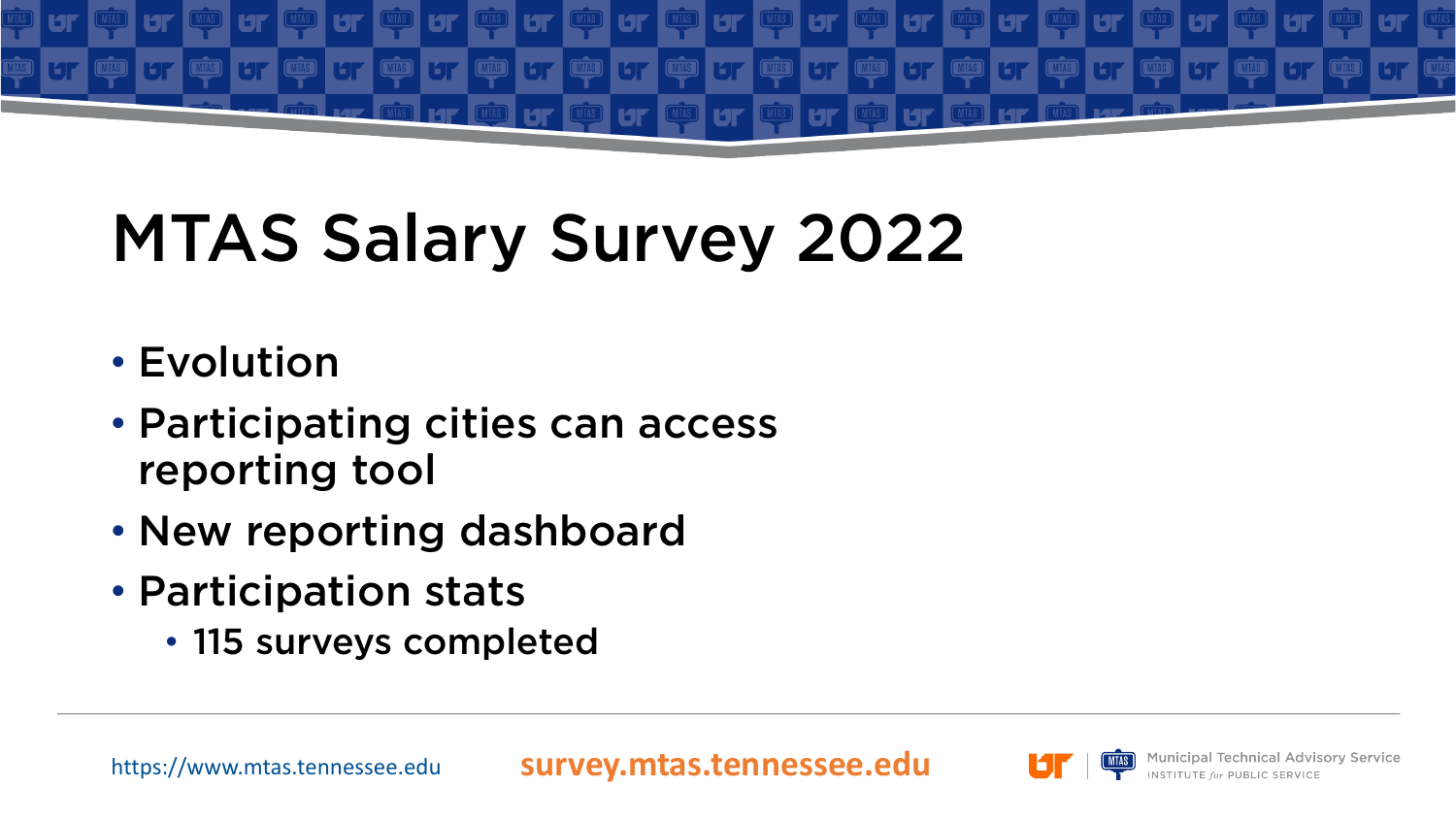

# Salary Survey Wrap-up

- It's not too late to participate!
- Use the data
- Give us feedback
- For assistance:
	- MTAS HR Consultant
	- [frances.adams-obrien@tennessee.edu](mailto:frances.adams-obrien@tennessee.edu)
	- [salaryinfo@tennessee.edu](mailto:salaryinfo@tennessee.edu)

#### **survey.mtas.tennessee.edu**